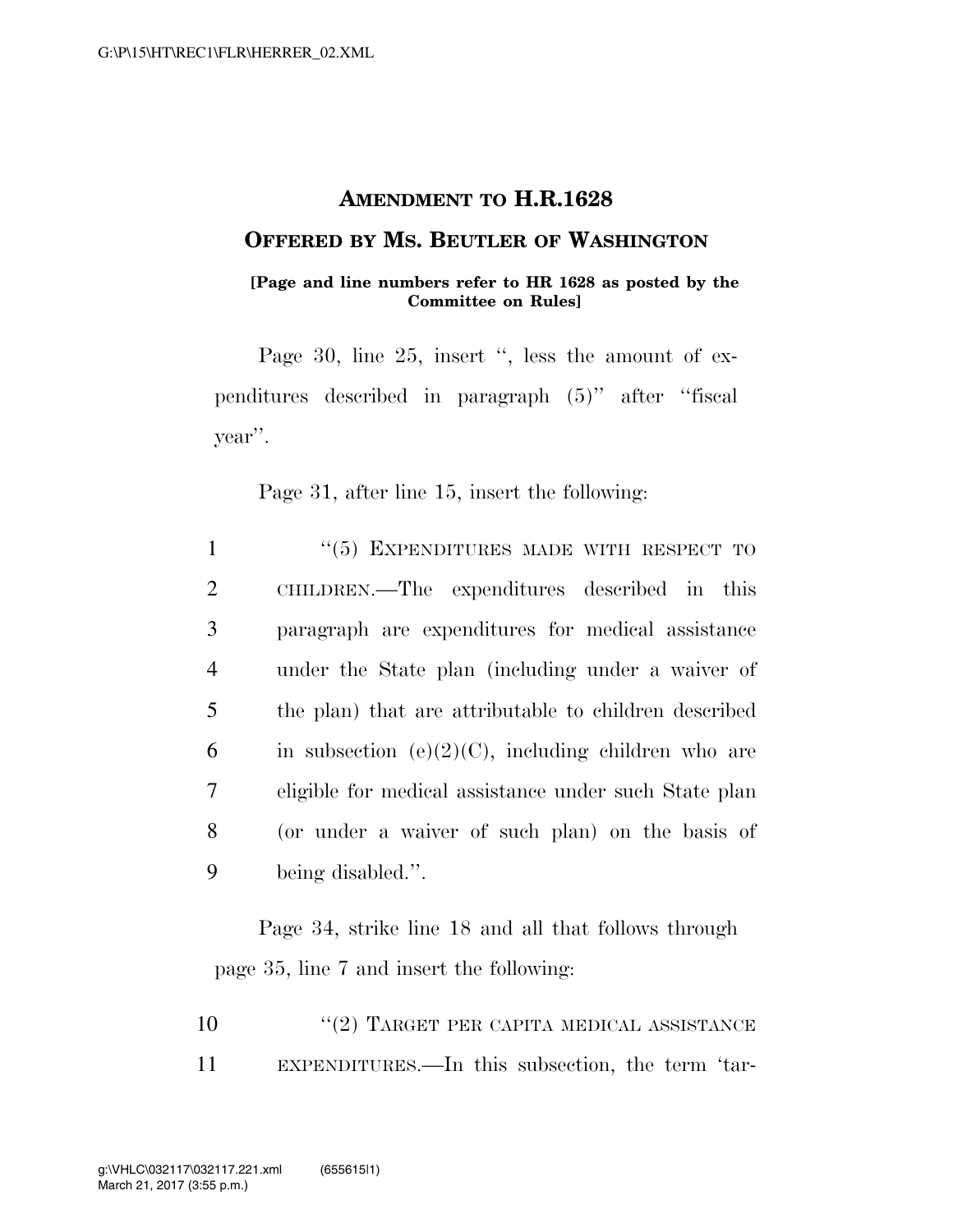| $\mathbf{1}$   | get per capita medical assistance expenditures'       |
|----------------|-------------------------------------------------------|
| $\overline{2}$ | means, for a 1903A enrollee category and State—       |
| 3              | "(A) for fiscal year $2020$ , an amount equal         |
| $\overline{4}$ | $to-$                                                 |
| 5              | "(i) the provisional FY19 target per                  |
| 6              | capita amount for such enrollee category              |
| $\overline{7}$ | (as calculated under subsection $(d)(5)$ ) for        |
| 8              | the State; increased by                               |
| 9              | "(ii) the applicable annual inflation                 |
| 10             | factor (as defined in paragraph $(3)$ ) for           |
| 11             | fiscal year 2020; and                                 |
| 12             | "(B) for each succeeding fiscal year, an              |
| 13             | amount equal to-                                      |
| 14             | "(i) the target per capita medical as-                |
| 15             | sistance expenditures (under subparagraph             |
| 16             | $(A)$ or this subparagraph) for the 1903A             |
| 17             | enrollee category and State for the pre-              |
| 18             | ceding fiscal year, increased by                      |
| 19             | "(ii) the applicable annual inflation                 |
| 20             | factor for that succeeding fiscal year.               |
| 21             | "(3) APPLICABLE ANNUAL INFLATION<br>FAC-              |
| <u>22</u>      | TOR.—In paragraph $(2)$ , the term 'applicable annual |
| 23             | inflation factor' means, for a fiscal year—           |
| 24             | "(A) for each of the $1903A$ enrollee cat-            |
| 25             | egories described in subparagraphs $(D)$ and $(E)$    |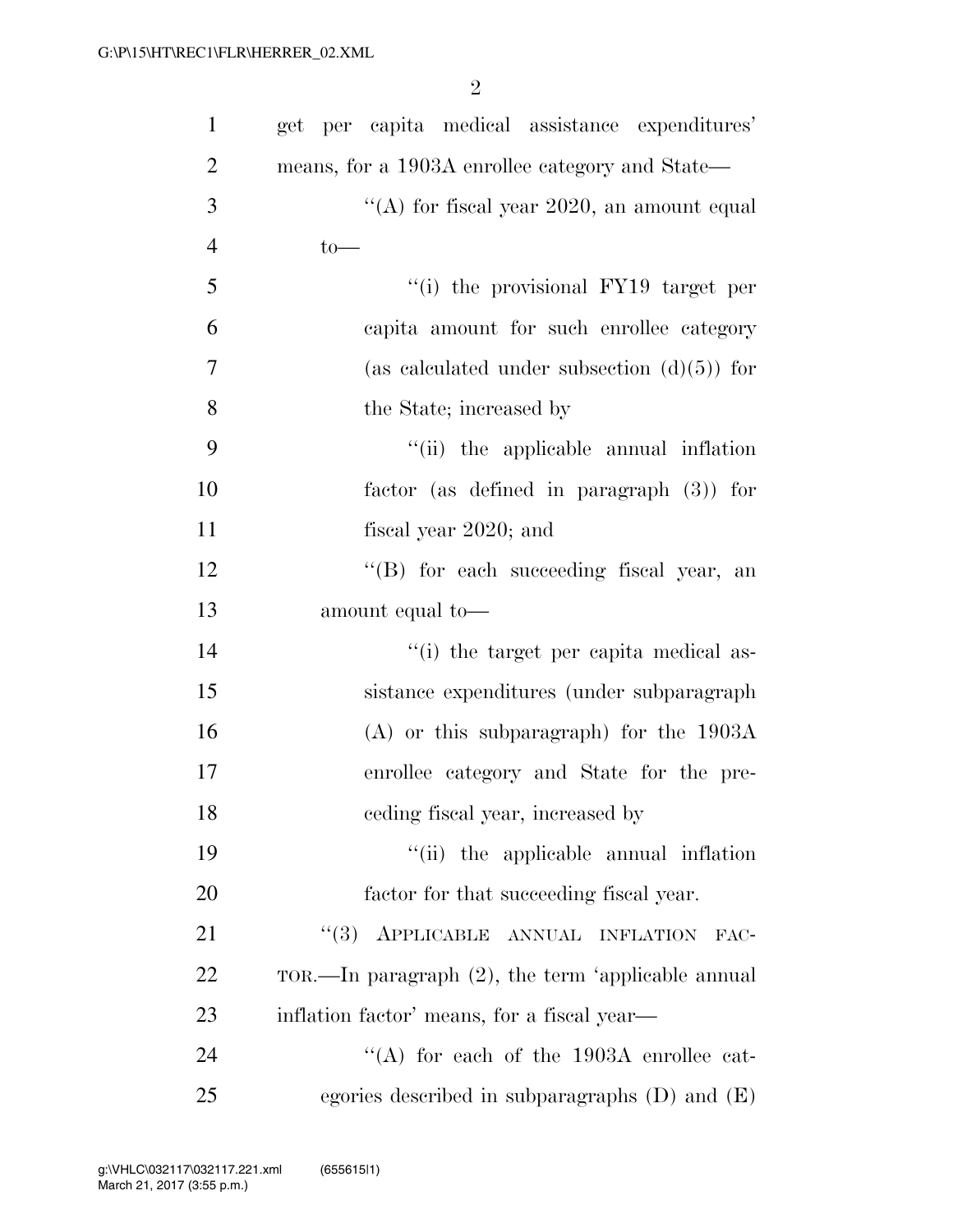of subsection (e)(2) and for 1903A enrollees de- scribed in subparagraph (C) other than children who are eligible for medical assistance under such State plan (or under a waiver of such plan) on the basis of being disabled, the per- centage increase in the medical care component of the consumer price index for all urban con- sumers (U.S. city average) from September of the previous fiscal year to September of the fis- cal year involved; and  $\text{``(B)}$  for each of the 1903A enrollee cat- egories described in subparagraphs (A) and (B) of subsection (e)(2) and for 1903A enrollees de-

 scribed in subparagraph (C) who are eligible for medical assistance under such State plan (or under a waiver of such plan) on the basis of being disabled, the percentage increase de- scribed in subparagraph (A) plus 1 percentage point.

Page 42, lines 23 and 24, strike ''(not described in the previous subparagraph)'' and insert ''(not described in subparagraph  $(A)$  or  $(C)$ )''.

Page 43, strike lines 3 through 5 and insert the following: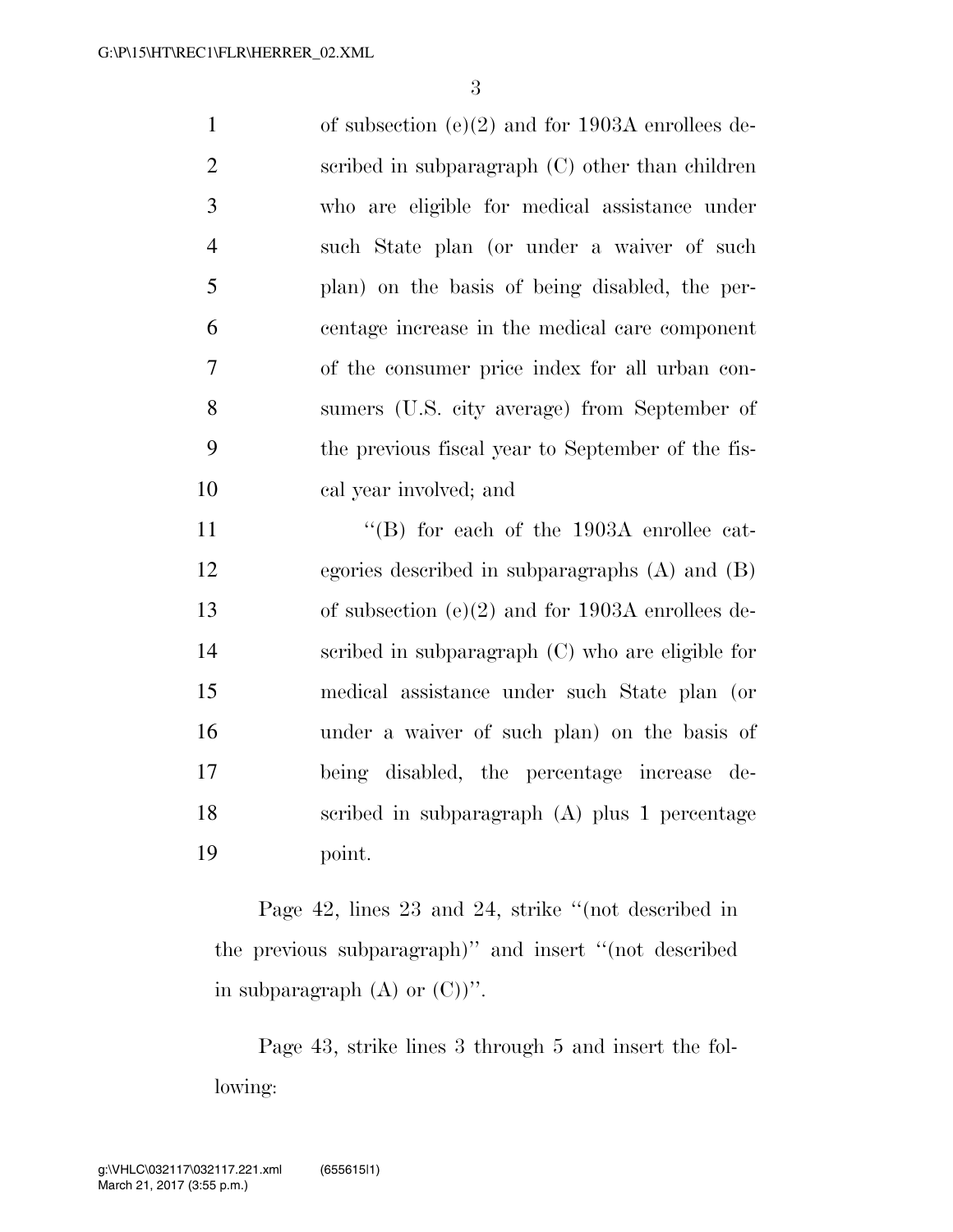|                | "(C) CHILDREN.—A category of $1903A$              |
|----------------|---------------------------------------------------|
|                | enrollees who are children under 19 years of      |
| 3              | age, including children who are eligible for med- |
|                | ical assistance under such State plan (or under   |
| -5             | a waiver of such plan) on the basis of being dis- |
| abled.''.<br>6 |                                                   |

Page 48, after line 11, insert the following:

 ''(i) FLEXIBLE BLOCK GRANT OPTION FOR STATES.—

9 "(1) In GENERAL.—In the case of a State that elects the option of applying this subsection for a 10-fiscal-year period (beginning no earlier than fiscal year 2020 and, at the State option, for any suc- ceeding 10-fiscal-year period) and that has a plan approved by the Secretary under paragraph (2) to carry out the option for such period—

16 ''(A) the State shall receive, instead of amounts otherwise payable to the State under this title for medical assistance for block grant individuals for the State during the period in which the election is in effect, the amount speci-21 fied in paragraph  $(4)$ ;

22 ''(B) the previous provisions of this section shall be applied as if—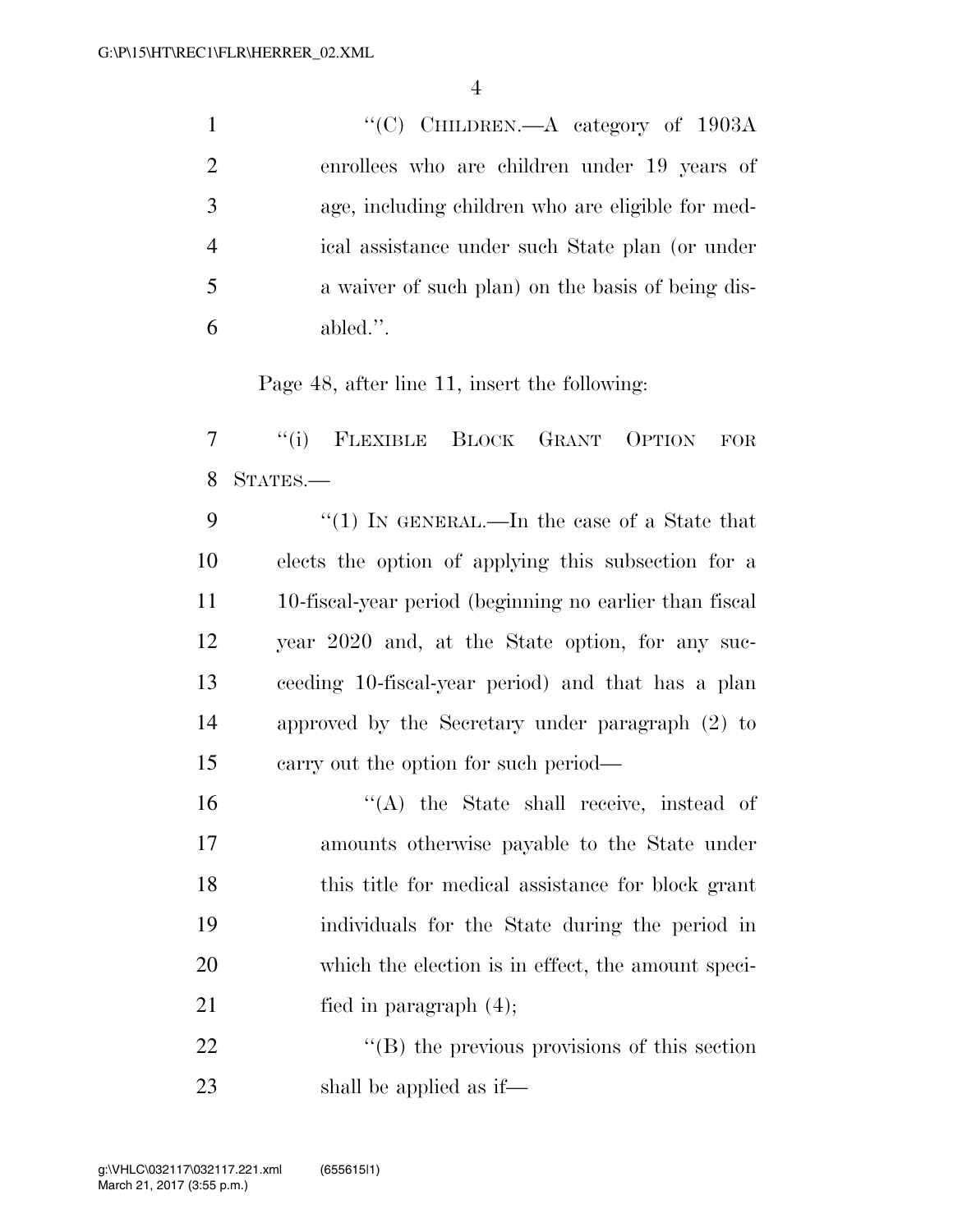| $\mathbf{1}$   | "(i) block grant individuals for the              |
|----------------|---------------------------------------------------|
| $\overline{2}$ | State and period were not section 1903A           |
| 3              | enrollees for each 10-fiscal year period for      |
| $\overline{4}$ | which the State elects to apply this sub-         |
| 5              | section; and                                      |
| 6              | "(ii) if such option is not extended at           |
| 7              | the end of a 10-fiscal-year-period, the per       |
| 8              | capita limitations under such previous pro-       |
| 9              | visions shall again apply after such period       |
| 10             | and such limitations shall be applied as if       |
| 11             | election under this subsection had<br>the         |
| 12             | never taken place;                                |
| 13             | $\cdot$ (C) the payment under this subsection     |
| 14             | may only be used consistent with the State plan   |
| 15             | under paragraph $(2)$ for block grant health care |
| 16             | assistance (as defined in paragraph $(6)$ ); and  |
| 17             | $\lq\lq$ with respect to block grant individ-     |
| 18             | uals for the State for which block grant health   |
| 19             | care assistance is made available under this      |
| 20             | subsection, such assistance shall be instead of   |
| 21             | medical assistance otherwise provided to the in-  |
| 22             | dividual under this title.                        |
| 23             | $``(2)$ STATE PLAN FOR ADMINISTERING BLOCK        |
| 24             | GRANT OPTION.-                                    |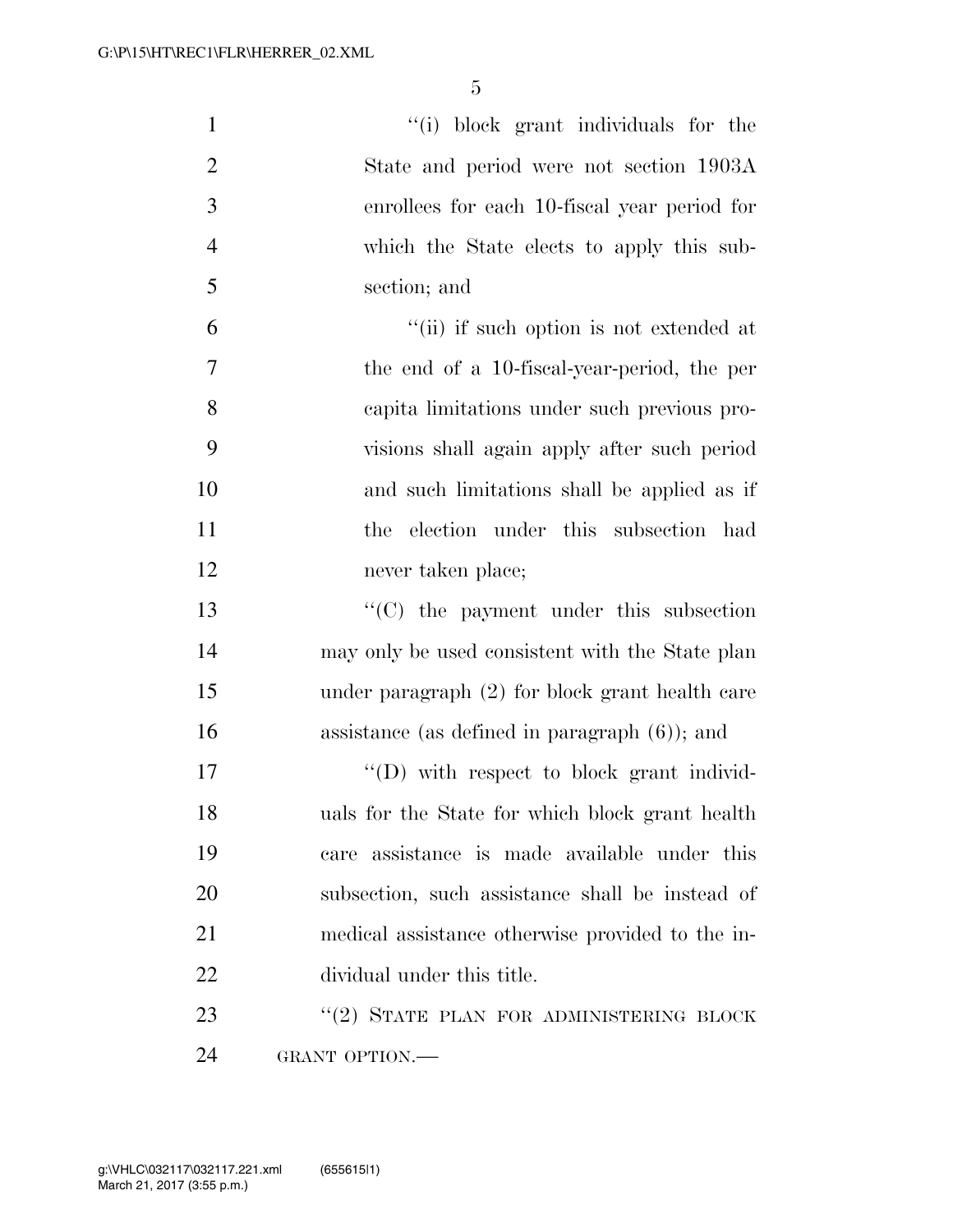| $\mathbf{1}$   | "(A) In GENERAL.—No payment shall be             |
|----------------|--------------------------------------------------|
| $\overline{2}$ | made under this subsection to a State pursuant   |
| $\mathfrak{Z}$ | to an election for a 10-fiscal-year period under |
| $\overline{4}$ | paragraph (1) unless the State has a plan, ap-   |
| 5              | proved under subparagraph (B), for such period   |
| 6              | that specifies—                                  |
| $\tau$         | "(i) the conditions for eligibility of           |
| 8              | block grant individuals for block grant          |
| 9              | health care assistance under the option,         |
| 10             | which shall be instead of other conditions       |
| 11             | for eligibility under this title, except that    |
| 12             | the plan must provide for eligibility for        |
| 13             | pregnant women required to be provided           |
| 14             | medical assistance under subsection              |
| 15             | (a)(10)(A)(i);                                   |
| 16             | "(ii) the types of items and services,           |
| 17             | the amount, duration, and scope of such          |
| 18             | services, the cost-sharing with respect to       |
| 19             | such services, and the method for delivery       |
| 20             | of block grant health care assistance under      |
| 21             | this subsection, which shall be instead of       |
| 22             | the such types, amount, duration, and            |
| 23             | scope, cost-sharing, and methods of deliv-       |
| 24             | ery for medical assistance otherwise<br>re-      |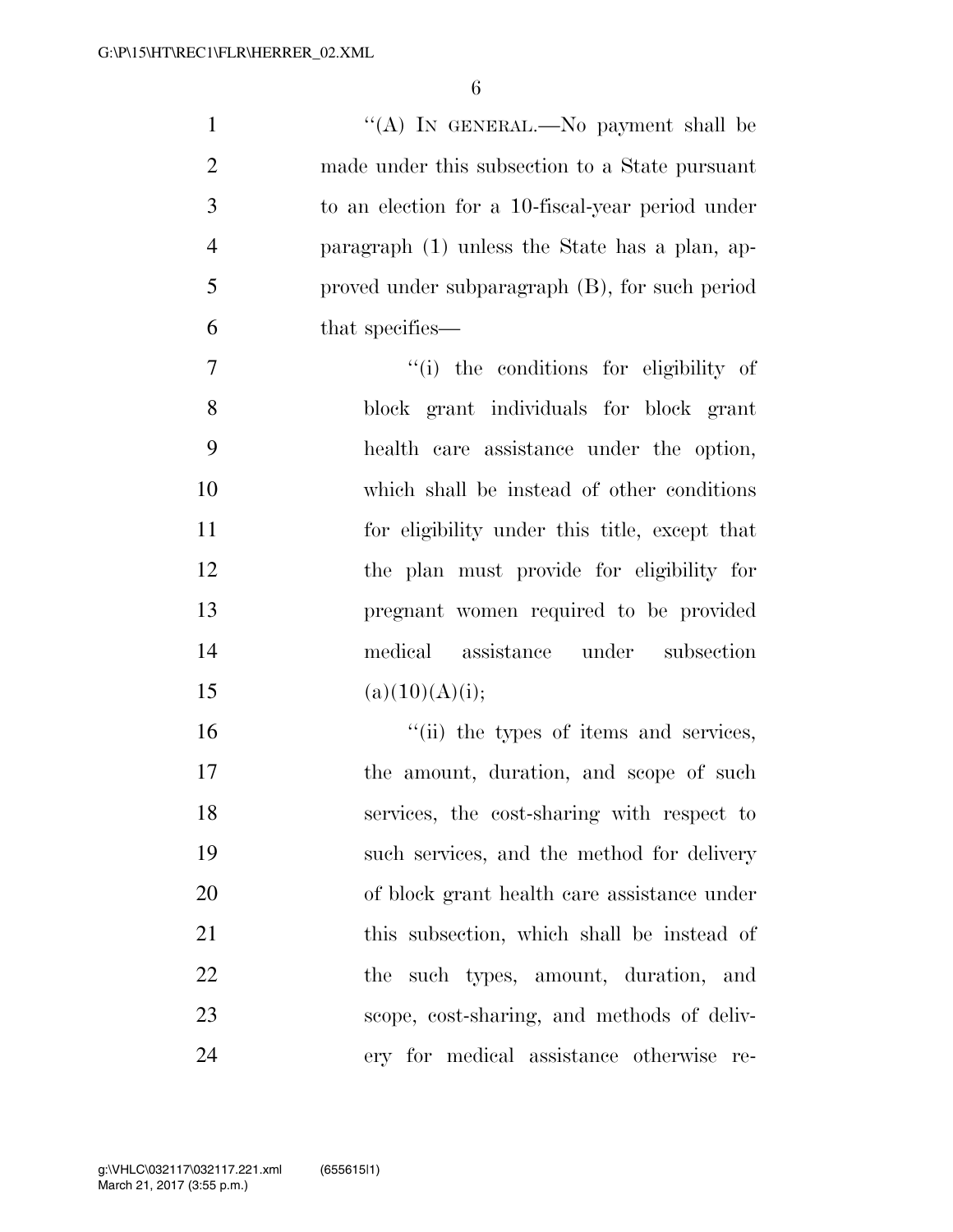| $\mathbf{1}$   | quired under this title, except that the plan             |
|----------------|-----------------------------------------------------------|
| $\overline{2}$ | must provide for assistance for—                          |
| 3              | $\lq(1)$ hospital care;                                   |
| $\overline{4}$ | "(II) surgical care and treat-                            |
| 5              | ment;                                                     |
| 6              | "(III) medical care and treat-                            |
| 7              | ment;                                                     |
| 8              | $\lq\lq (IV)$ obstetrical and prenatal                    |
| 9              | care and treatment;                                       |
| 10             | $\lq\lq(V)$ prescribed drugs, medicines,                  |
| 11             | and prosthetic devices;                                   |
| 12             | "(VI) other medical supplies and                          |
| 13             | services; and                                             |
| 14             | "(VII) health care for children                           |
| 15             | under 18 years of age.                                    |
| 16             | "(B) REVIEW AND APPROVAL.—A plan de-                      |
| 17             | scribed in subparagraph (A) shall be deemed               |
| 18             | approved by the Secretary unless the Secretary            |
| 19             | determines, within 30 days after the date of the          |
| <b>20</b>      | Secretary's receipt of the plan, that the plan is         |
| 21             | incomplete or actuarially unsound and, with re-           |
| <u>22</u>      | spect to such plan and its implementation                 |
| 23             | under this subsection, the requirements of para-          |
| 24             | graphs $(1)$ , $(10)(B)$ , $(17)$ , and $(23)$ of section |
| 25             | $1902(a)$ shall not apply.                                |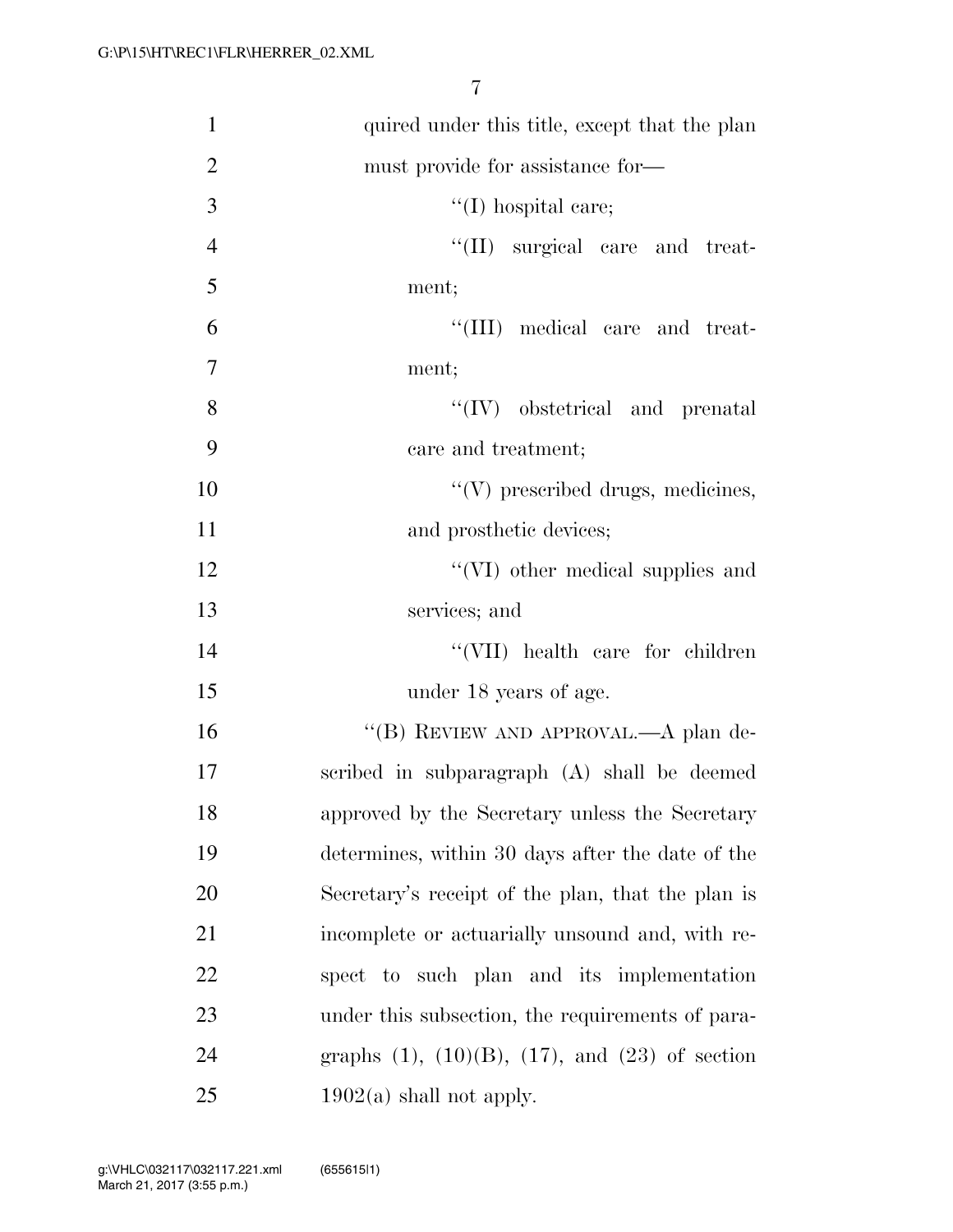| $\mathbf{1}$   | $``(3)$ AMOUNT OF BLOCK GRANT FUNDS.—              |
|----------------|----------------------------------------------------|
| $\overline{2}$ | "(A) FOR INITIAL FISCAL YEAR.—The                  |
| 3              | block grant amount under this paragraph for a      |
| $\overline{4}$ | State for the initial fiscal year in the first 10- |
| 5              | fiscal-year period is equal to the sum of the      |
| 6              | products of-                                       |
| 7              | "(i) the target per capita medical as-             |
| 8              | sistance expenditures for such State for           |
| 9              | such fiscal year (under subsection $(e)(2)$ );     |
| 10             | "(ii) the number of $1903A$ enrollees              |
| 11             | for such State for fiscal year 2019, as de-        |
| 12             | termined under subsection $(e)(4)$ ; and           |
| 13             | "(iii) the Federal average medical as-             |
| 14             | sistance matching percentage (as defined           |
| 15             | in subsection $(a)(4)$ for the State for fis-      |
| 16             | cal year 2019.                                     |
| 17             | "(B) FOR ANY SUBSEQUENT FISCAL                     |
| 18             | YEAR.—The block grant amount under this            |
| 19             | paragraph for a State for each succeeding fiscal   |
| 20             | year (in any 10-fiscal-year period) is equal to    |
| 21             | the block grant amount under subparagraph          |
| 22             | $(A)$ (or this subparagraph) for the State for the |
| 23             | previous fiscal year increased by the annual in-   |
| 24             | crease in the consumer price index for all urban   |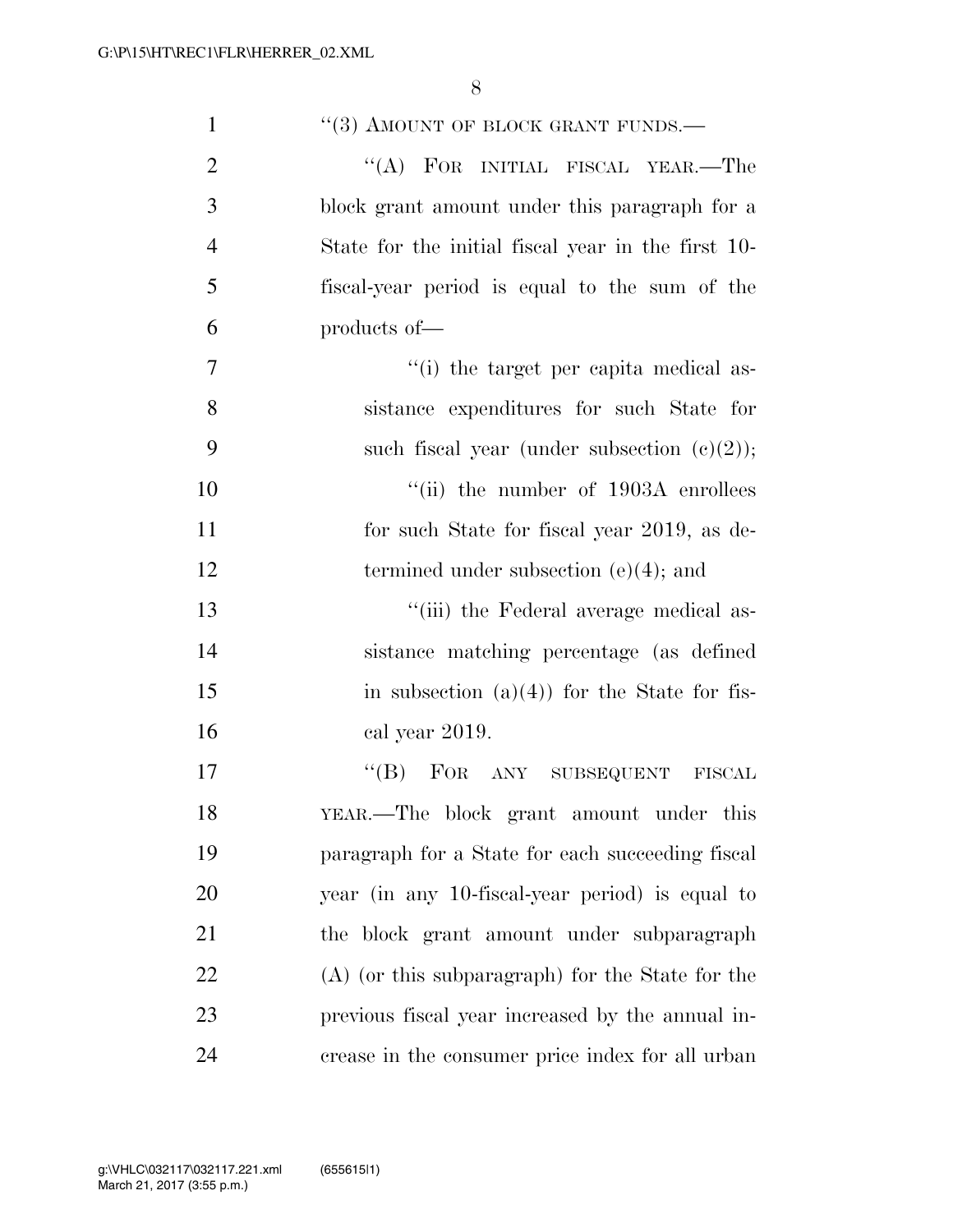consumers (all items; U.S. city average) for the fiscal year involved.

3 "(C) AVAILABILITY OF ROLLOVER FUNDS.—The block grant amount under this paragraph for a State for a fiscal year shall re- main available to the State for expenditures under this subsection for the succeeding fiscal year but only if an election is in effect under this subsection for the State in such succeeding fiscal year.

11 ''(4) FEDERAL PAYMENT AND STATE RESPONSI- BILITY.—The Secretary shall pay to each State with an election in effect under this subsection for a fiscal year, from its block grant amount under paragraph (3) available for such fiscal year, an amount for each quarter of such fiscal year equal to the en- hanced FMAP described in the first sentence of sec- tion 2105(b), and the State is responsible for the balance of funds to carry out such plan.

20 "(5) BLOCK GRANT INDIVIDUAL DEFINED.—In this subsection, the term 'block grant individual' means, with respect to a State for a 10-fiscal-year period, an individual who is not disabled (as defined for purposes of the State plan) and who is within the 1903A enrollee category specified in subpara